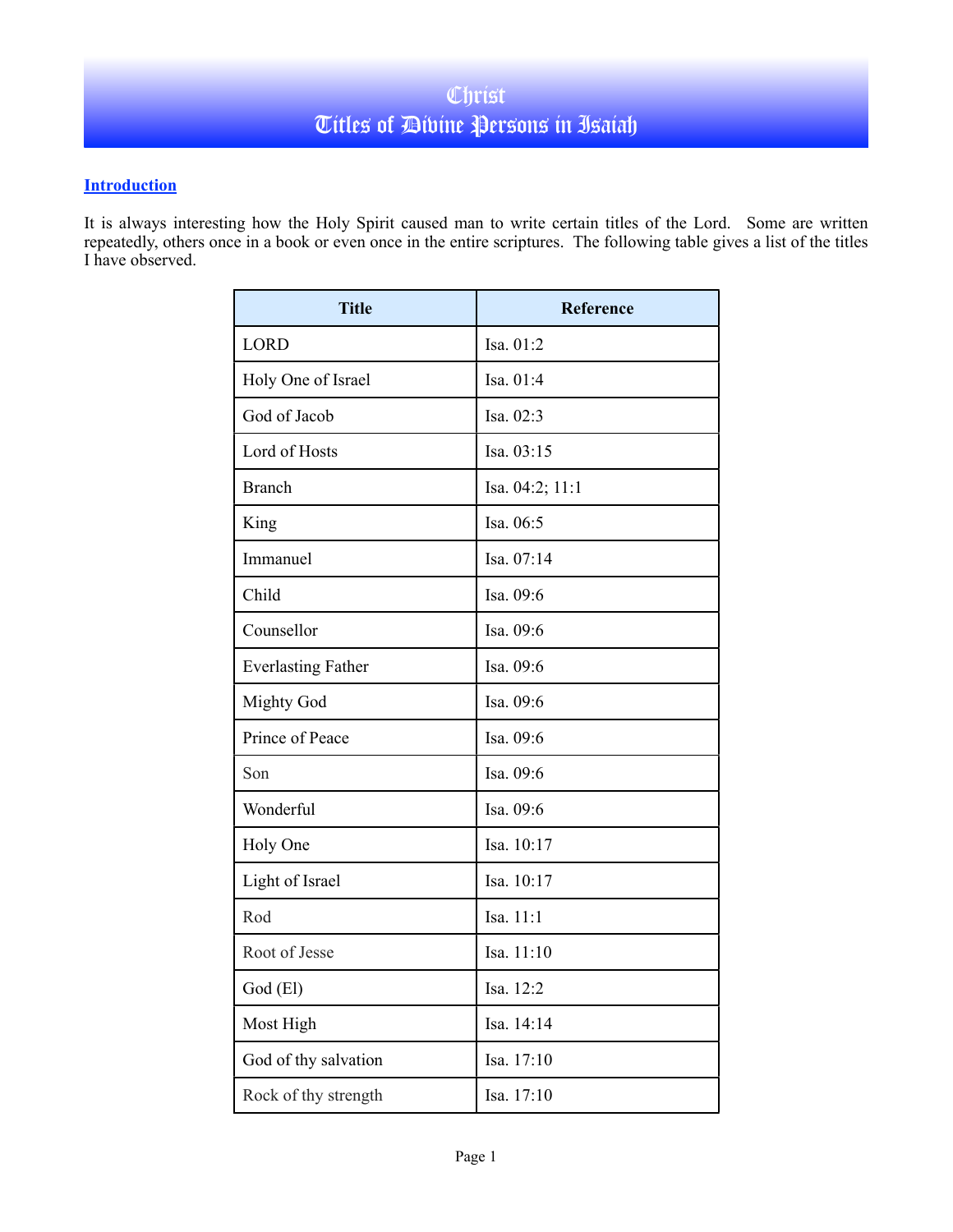## Christ Titles of Divine Persons in Isaiah

| <b>Title</b>                     | <b>Reference</b> |
|----------------------------------|------------------|
| God of Israel                    | Isa. 17:6        |
| Nail in a sure Place             | Isa. 22:23       |
| Lord God                         | Isa. 25:8        |
| Precious Corner Stone            | Isa. 28:16       |
| Sure foundation                  | Isa. 28:16       |
| Holy One of Jacob                | Isa. 29:23       |
| <b>Hiding Place</b>              | Isa. 32:2        |
| Rivers of water                  | Isa. 32:2        |
| Glorious Lord                    | Isa. 33:21       |
| Judge                            | Isa. 33:22       |
| Lawgiver                         | Isa. 33:22       |
| Creator of the ends of the earth | Isa. 40:28       |
| <b>Everlasting God</b>           | Isa. 40:28       |
| Creator                          | Isa. 40:28       |
| Redeemer                         | Isa. 41:14       |
| Saviour                          | Isa. 43:3        |
| Spirit                           | Isa. 48:16       |
| Polished Shaft                   | Isa, 49:2        |
| Servant                          | Isa. 52:13       |
| Righteous Servant                | Isa. 53:11       |
| God of all the earth             | Isa. 54:5        |
| Husband                          | Isa. 54:5        |
| Maker                            | Isa. 54:5        |
| Leader                           | Isa. 55:4        |
| Commander                        | Isa. 55:4        |
| Witness                          | Isa. 55:4        |